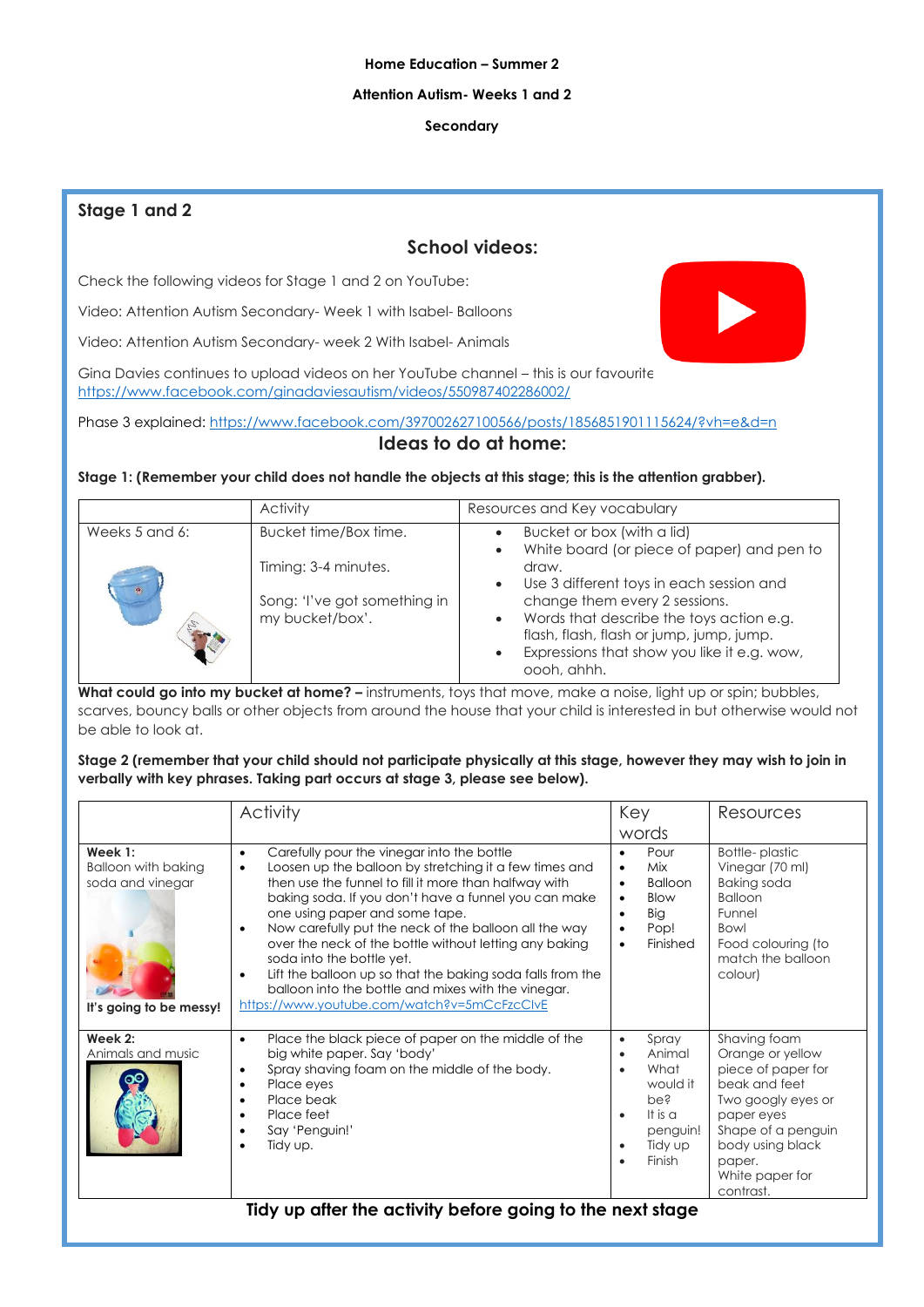### **Home Education – Summer 2**

### **Attention Autism- Weeks 1 and 2**

**Secondary**

**Below you will find several suggested activities, please choose the ones which will best suit the needs and interests of your child. The brown and orange boxes contain stage 4 activities which vary in complexity and should only be attempted if your child can sit through stages 1 and 2 and take part in stage 3.** 

# **Stage 3**

The adult leader demonstrates a simple activity, often modelled with another adult in the group. The child/young person is then invited to have a turn. These activities are most engaging when they are big and messy. After the child/young person has had a turn they should move back to their seat and let you tidy up. If your child does not want to take a turn, simple tidy away and move on.

| <b>Activity</b>                                                      | <b>Key words</b>                                                                                                                                                                                                                           | <b>Resources</b>                                                                                 | <b>Activity:</b>                                                                                                                                                                                                                                                                                                                                                                                                                                                                                                                                                           |
|----------------------------------------------------------------------|--------------------------------------------------------------------------------------------------------------------------------------------------------------------------------------------------------------------------------------------|--------------------------------------------------------------------------------------------------|----------------------------------------------------------------------------------------------------------------------------------------------------------------------------------------------------------------------------------------------------------------------------------------------------------------------------------------------------------------------------------------------------------------------------------------------------------------------------------------------------------------------------------------------------------------------------|
| Week 1:<br>Shaking balloon                                           | Shake, shake,<br>$\bullet$<br>shake<br>Shake it high,<br>shake it low,<br>shake it fast,<br>shake it slow<br>put it on the<br>floor<br>Finished<br>$\bullet$<br>Tidy up<br>$\bullet$<br><b>Balloon!</b><br>$\bullet$<br>Blow.<br>$\bullet$ | Rice/dried<br>$\bullet$<br>peas/lentils<br><b>Balloon</b><br>$\bullet$<br>(big, if<br>available) | Pour the rice into the empty<br>$\bullet$<br>balloon, blow it and tie it up.<br>Say 'blow, blow, blow' as you do<br>$\bullet$<br>SO.<br>Say 'Shake it high, shake it low,<br>$\bullet$<br>shake it fast, shake it slow' x2,<br>then 'put it on the floor'. (Use<br>your full body to make big<br>movements).<br>Offer your child a turn.<br>$\bullet$<br>Then say 'Shake, shake, shake'<br>$\bullet$<br>and say the rhyme.<br>Once their turn is finished invite<br>$\bullet$<br>any of the other children/adults<br>present to have a turn and then<br>tidy the kit away. |
| Week 2:<br>Oh no, it's snowing on<br>you!<br>It's going to be messy! | Ooh, ahh,<br>$\bullet$<br>huh?<br>Oh! It's snow!<br>Would you like<br>a turn?<br>'oh no, it's<br>$\bullet$<br>snowing on<br>me/you (use<br>same tune we<br>use when we<br>sing 'I have<br>something in<br>my bucket'                       | Flour<br>$\bullet$<br>Umbrella<br>$\bullet$<br>Chair<br>$\bullet$                                | Place a chair in the middle of<br>$\mathbf{1}$ .<br>the room with an open umbrella<br>on it.<br>2. Invite a child/adult to sit on the<br>chair and to use the umbrella<br>above his/her head.<br>Sing 'Oh no, it's snowing on<br>3.<br>(Name), snowing on (name),<br>snowing on (name), oh no it's<br>snowing on (name) snow, snow,<br>snow.<br>Once their turn is finished invite<br>4.<br>any of the other children/adults<br>present to have a turn and then<br>tidy the kit away.                                                                                      |

**Tidy up after the activity before going to the next stage**

2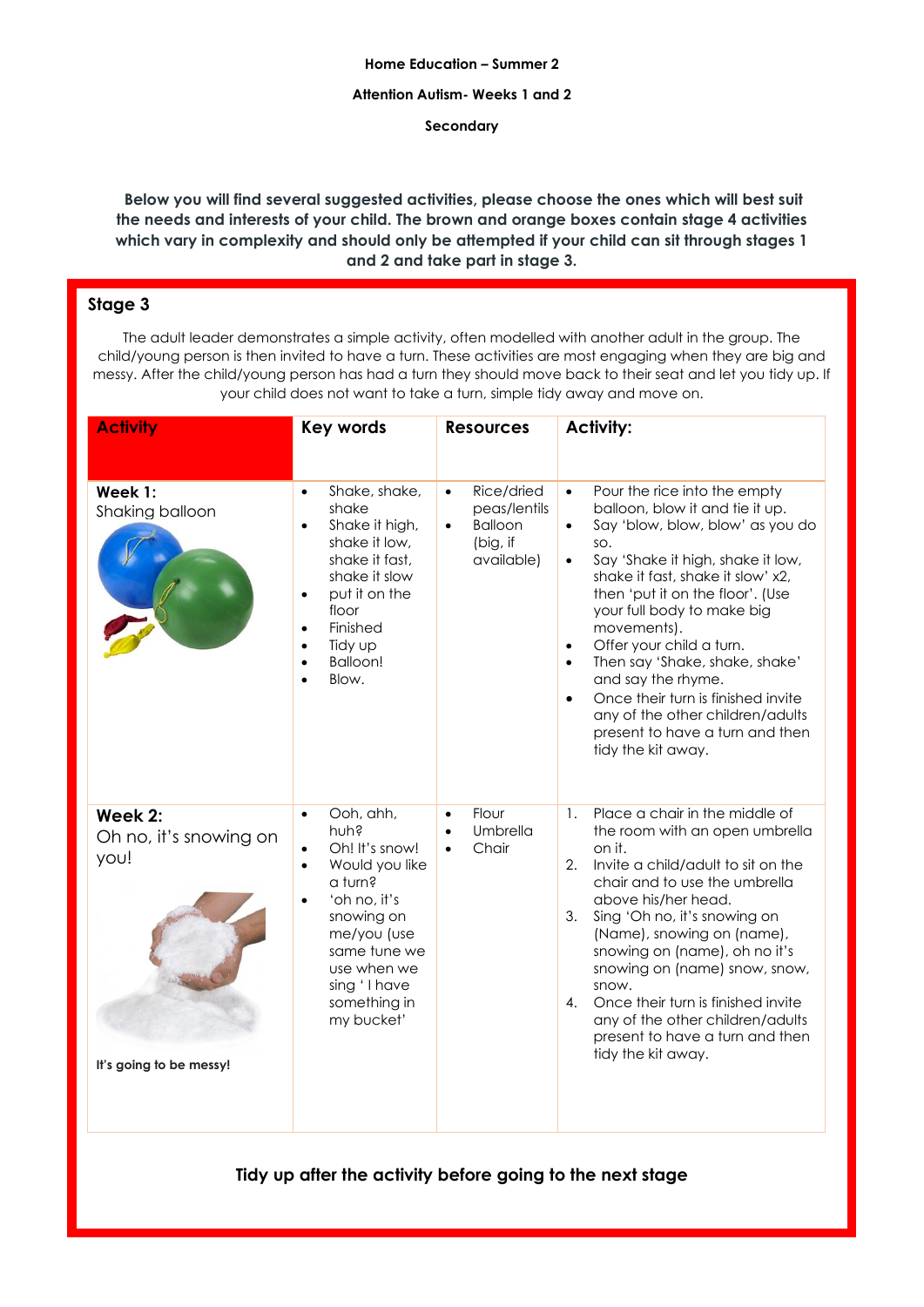## **Attention Autism- Weeks 1 and 2**

## **Secondary**

# **Stage 4:**

**When your child is able to sit through stages 1 and 2, then participate in stage 3, they are ready for stage 4. These activities are simple, short activities that should be easily achieved independently.** 

- 1. Adult shows how to do activity.
- 2. Child/Young person repeats activity as independently as possible.
- 3. Adult checks activity and the child packs it away.

| <b>Activity</b>                                                                                                                                                                                    | Key<br>words                                              | <b>Resources</b>                                                                                                                                                                                                                                           | What to do                                                                                                                                                                                                                                                                                                                                                                                                             |
|----------------------------------------------------------------------------------------------------------------------------------------------------------------------------------------------------|-----------------------------------------------------------|------------------------------------------------------------------------------------------------------------------------------------------------------------------------------------------------------------------------------------------------------------|------------------------------------------------------------------------------------------------------------------------------------------------------------------------------------------------------------------------------------------------------------------------------------------------------------------------------------------------------------------------------------------------------------------------|
| Week 1:<br><b>Funny faces:</b><br>Finger paint balloon                                                                                                                                             | Dip<br>Stamp<br>Yellow<br>Orange<br>Pink<br>Blue<br>Green | Paint<br>Paper<br>Paper plate (to<br>put paint on)<br>Pen                                                                                                                                                                                                  | On a white piece of<br>$\bullet$<br>paper draw a car, house<br>or any small object.<br>Draw strings.<br>$\bullet$<br>Pour different paint on a<br>$\bullet$<br>paper plate.<br>Using your fingertips, dip<br>$\bullet$<br>into the paint and stamp<br>around the drawing.<br>Once finished, let your<br>$\bullet$<br>child/young adult know<br>then offer a set for them<br>to replicate.<br>More examples: click here |
| Week 2:<br>Make 2 playdough birds.<br><b>Play Dough</b><br><b>Birds</b><br>craftulate.com<br>If you don't have<br>playdough-go to the last<br>page of this document and<br>you will find a recipe. | Eyes<br><b>Beck</b><br>Feet<br>Feathers<br><b>Bird</b>    | Playdough<br>$\bullet$<br>Feathers (if<br>$\bullet$<br>you don't<br>have<br>feathers, you<br>can also use<br>pens or<br>straws or<br>leaves)<br>Googly eyes<br>or paper<br>eyes<br>Orange or<br>yellow paper<br>for beak and<br>feet<br>Plate<br>$\bullet$ | Make a small ball rolling<br>$\bullet$<br>the playdough in your<br>hands.<br>Place the ball on top of<br>$\bullet$<br>the plate.<br>Start placing the feathers<br>on the sides of the<br>playdough<br>Place the eyes<br>$\bullet$<br>Place the beak<br>$\bullet$<br>Place the feet<br>$\bullet$<br>Say 'finished, it's a bird'<br>$\bullet$<br>Once finished, offer a set<br>$\bullet$<br>for your child to replicate. |

**After they have finished and you have admired their work, tidy your set and ask them to tidy theirs**.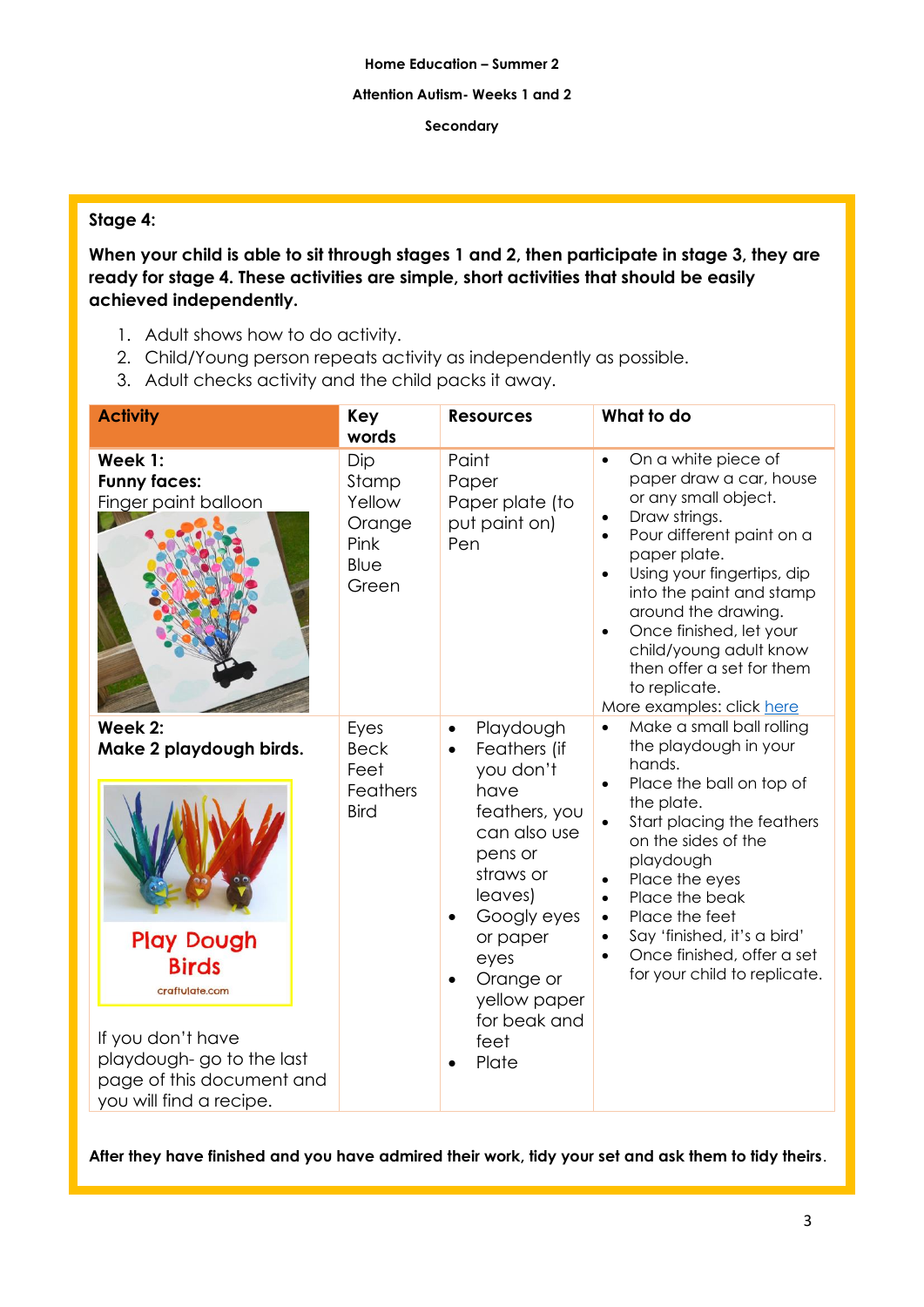### **Attention Autism- Weeks 1 and 2**

### **Secondary**

# **Stage 4:**

**When your child is able to sit through stages 1 and 2, then participate in stage 3, they are ready for stage 4. These activities are simple, short activities that should be easily achieved independently.** 

- 1. Adult shows how to do activity.
- 2. Child/Young person repeats activity as independently as possible.
- 3. Adult checks activity and the child packs it away.

| <b>Activity</b>                    | <b>Key words</b>                                                                 | <b>Resources</b>                                                                                                                                                                                               | What to do                                                                                                                                                                                                                                                                                                                                                                                                                                                   |
|------------------------------------|----------------------------------------------------------------------------------|----------------------------------------------------------------------------------------------------------------------------------------------------------------------------------------------------------------|--------------------------------------------------------------------------------------------------------------------------------------------------------------------------------------------------------------------------------------------------------------------------------------------------------------------------------------------------------------------------------------------------------------------------------------------------------------|
| Week 1:<br><b>Balloon stamping</b> | Stamp<br>Colours<br>Dip<br>Mix                                                   | 2 balloons<br>Paper<br>Paper plate<br>2 different paints                                                                                                                                                       | Blow a balloon up<br>$\bullet$<br>Pour paint on a plate or paper<br>plate<br>You can mix the different<br>paints or leave it for different<br>colour stamps.<br>Press the balloon on the paint<br>$\bullet$<br>Stamp the balloon with paint<br>$\bullet$<br>on a piece of paper.<br>Repeat until you have<br>$\bullet$<br>reached the desired result.<br>Once finished, let child/young<br>$\bullet$<br>adult know and offer a set for<br>them to replicate. |
| Week 2:<br>Matching shapes         | Match<br>Circle<br>Hexagon<br>Square<br>Circle<br>Penguin<br>Eyes<br><b>Beck</b> | 4 different big<br>shapes using<br>black paper<br>4 smaller (same<br>shape) white<br>paper<br>Orange or<br>yellow paper for<br>beck<br>Googly eyes or<br>eyes for the<br>penguins.<br>Piece of white<br>paper. | Place the different black<br>$\bullet$<br>shapes on top of swhite paper<br>Match the white shapes with<br>$\bullet$<br>the same black shape.<br>Place eyes<br>$\bullet$<br>Place beck.<br>$\bullet$<br>Say 'finished, it's a penguin'<br>$\bullet$<br>Once finished, offer a set for<br>$\bullet$<br>them to replicate.                                                                                                                                      |

**After they have finished and you have admired their work, tidy your set and ask them to tidy theirs.**